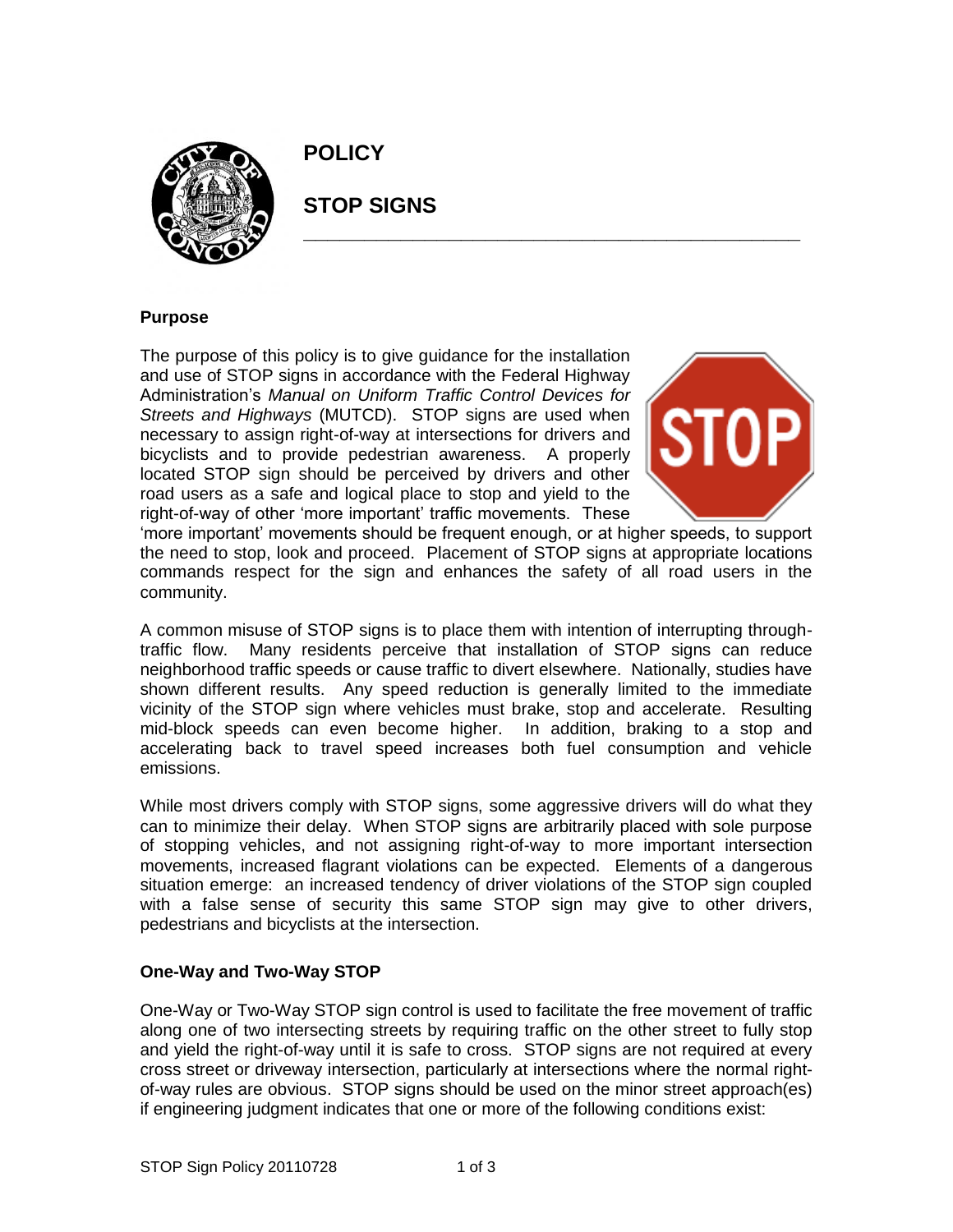- Minor street entering a major through street or highway.
- High speeds, restricted view or crash records indicate a need for control by a STOP sign.
- Intersection where application of the normal right-of-way rule would not be expected to provide reasonable compliance with the law.
- Unsignalized intersection in a signalized area.

STOP signs should be installed in a manner that minimizes the number of vehicles having to stop. At intersections where a full stop is not necessary at all times, consideration should be given to using less restrictive measures such as YIELD signs. The decision regarding the appropriate street to stop should be based on engineering judgment. In most cases, the street carrying the lowest volume of traffic should be stopped. In cases where two intersecting streets have similar volumes and characteristics, additional considerations include:

- Controlling the direction that conflicts the most with established pedestrian crossing activity or school walking routes.
- Controlling the direction that has obscured vision, dips or bumps that already require drivers to use lower operating speeds.
- Controlling the direction that has the best sight distance to observe conflicting traffic.

A provision of the City's Comprehensive Transportation Policy is: "To develop, implement and maintain appropriate measures that encourage through-travel along the collector and arterial street network rather than along residential streets." In this regard, the use of STOP control along collector and arterial streets should be minimized to the extent practical.

#### *Policy Statement:*

*STOP signs will generally be located on side-street approaches to collector and arterial streets.*

*STOP signs may be located on local street approaches to other local streets; such use is considered optional and should be based on engineering judgment.*

*The use of STOP signs along collector and arterial streets should be minimized to the extent practical so as to promote and maintain safe and efficient travel along these routes.*

*STOP signs will not be used for speed control.*